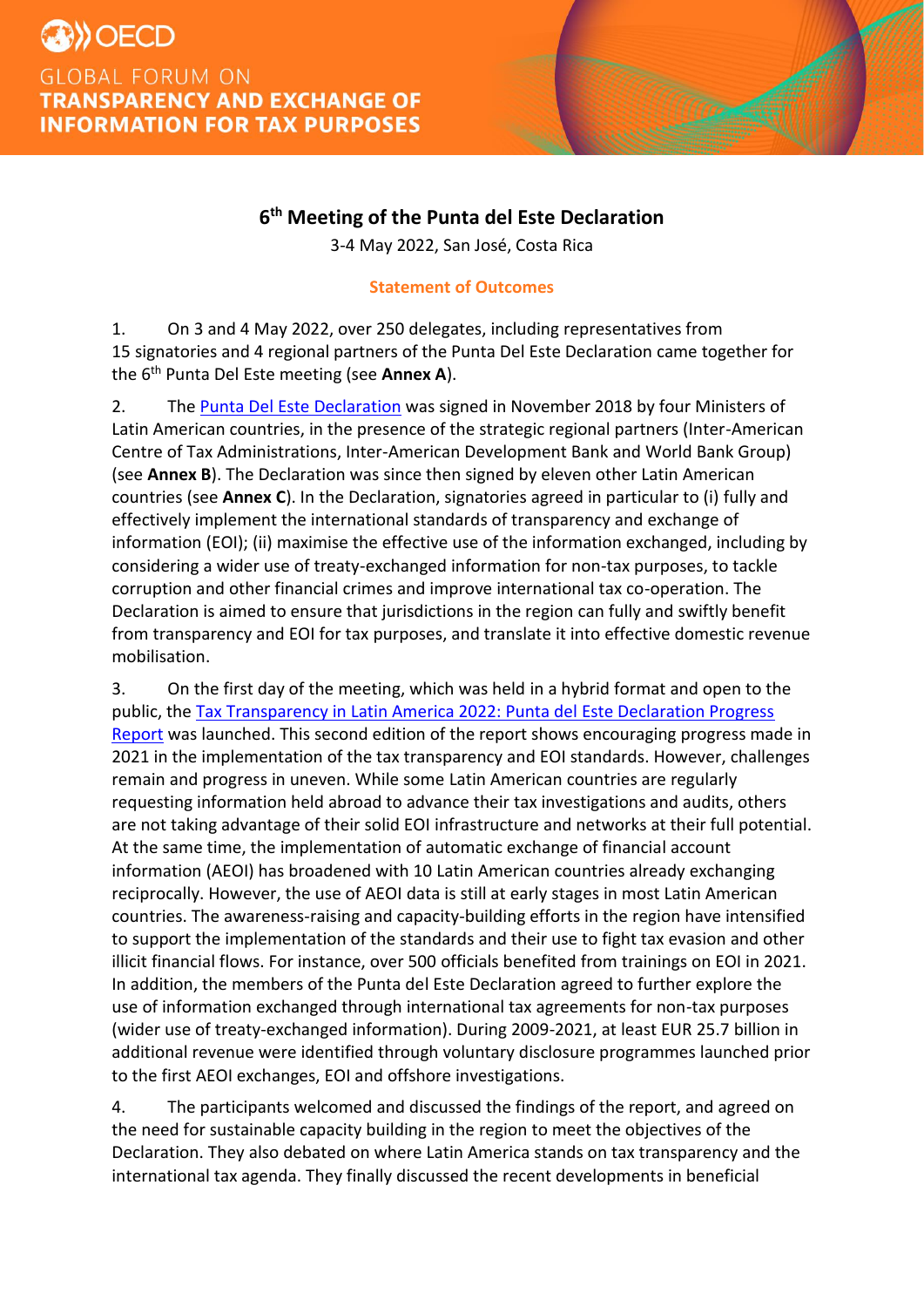ownership, in particular the trend to a multi-pronged approach for the availability of beneficial ownership information.

5. On the second day, the delegates reflected on the technical aspects of the tax transparency agenda. They discussed the challenges in AEOI implementation and the ways forward to ensure full participation of the region in this global standard. Participants also discussed country experiences in advancing and strengthening EOI implementation. Delegates shared country strategies to advance the effective use of request for information, and practical experiences in working collaboratively with non-tax law enforcement agencies.

6. Finally, the delegates discussed the proposed framework for the wider use of treatyexchanged information in the region and recognised the importance and the benefits of advancing a whole of government approach for tackling serious financial crimes beyond tax evasion. Delegates approved the presented framework and considered that it will enable them to strengthen cooperation on the transparency framework in the region.

7. The delegates agreed to meet again in November 2022 in the margins of the Global Forum plenary meeting to reflect on the progress made in the implementation of the Punta del Este Declaration.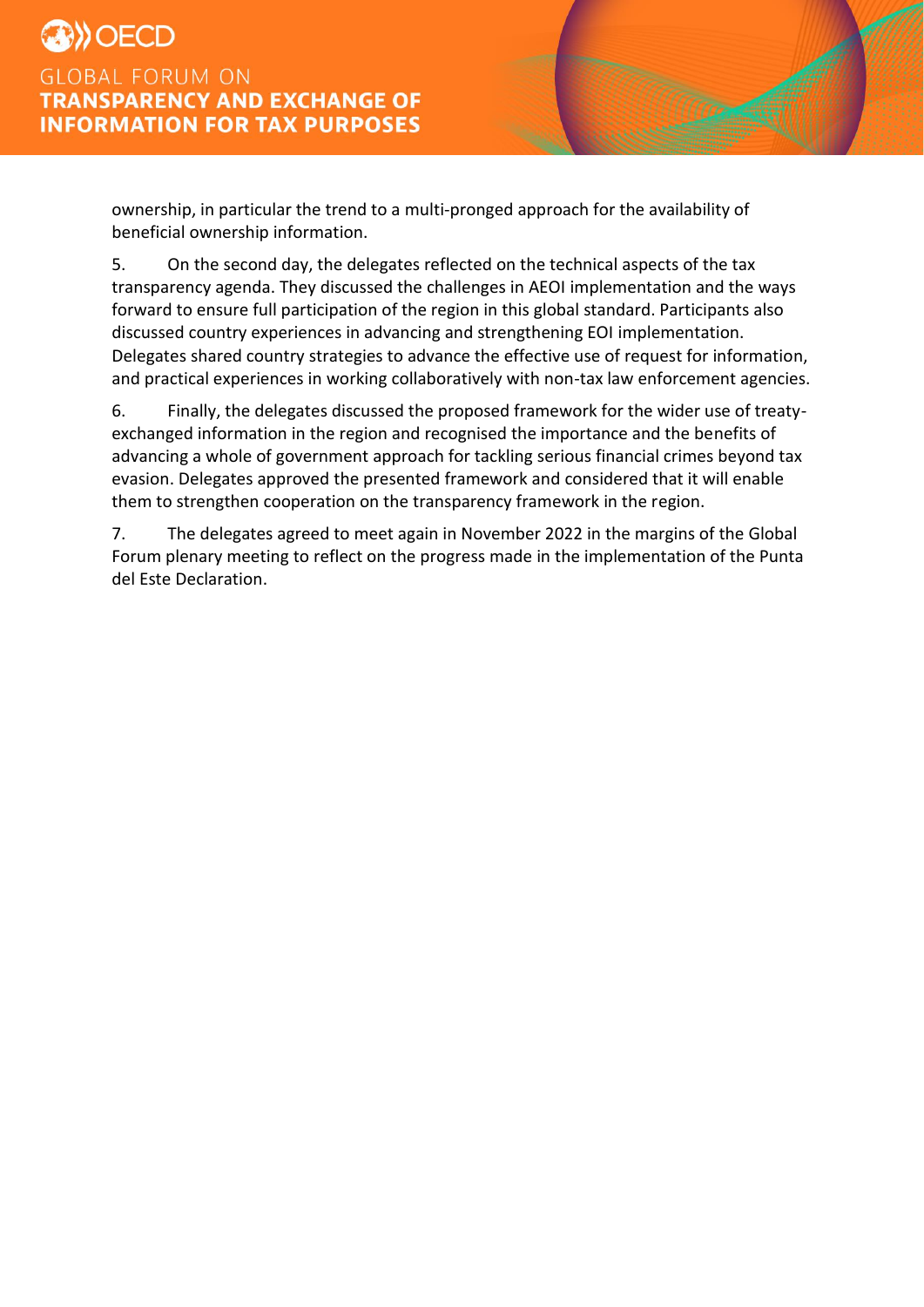

## **Annexes**

**Annex A. List of participants of the 6th Punta Del Este Declaration meeting**

### **Latin American countries**

Argentina • Brazil • Chile • Colombia • Costa Rica • Dominican Republic • Ecuador • El Salvador • Guatemala • Honduras • Mexico • Panama • Paraguay • Peru • Uruguay

**Partners of the Punta del Este Declaration**

Inter-American Centre of Tax Administrations • Inter-American Development Bank • International Finance Corporation • World Bank Group

#### **Other organisations**

Guardia di Finanza (Italy) • International Consortium of Investigative Journalists • Latin American Network for Economic and Social Justice • Tax Justice Network • Spanish State Agency for Tax Administration

## **Annex B. List of members and partners of the Punta Del Este Declaration**

**Signatories of the Punta del Este Declaration**

Argentina • Brazil • Chile • Colombia • Costa Rica • Dominican Republic • Ecuador • El Salvador • Guatemala • Honduras • Mexico • Panama • Paraguay • Peru • Uruguay

**Partners of the Punta del Este Declaration**

Inter-American Centre of Tax Administrations • Inter-American Development Bank • International Finance Corporation • World Bank Group